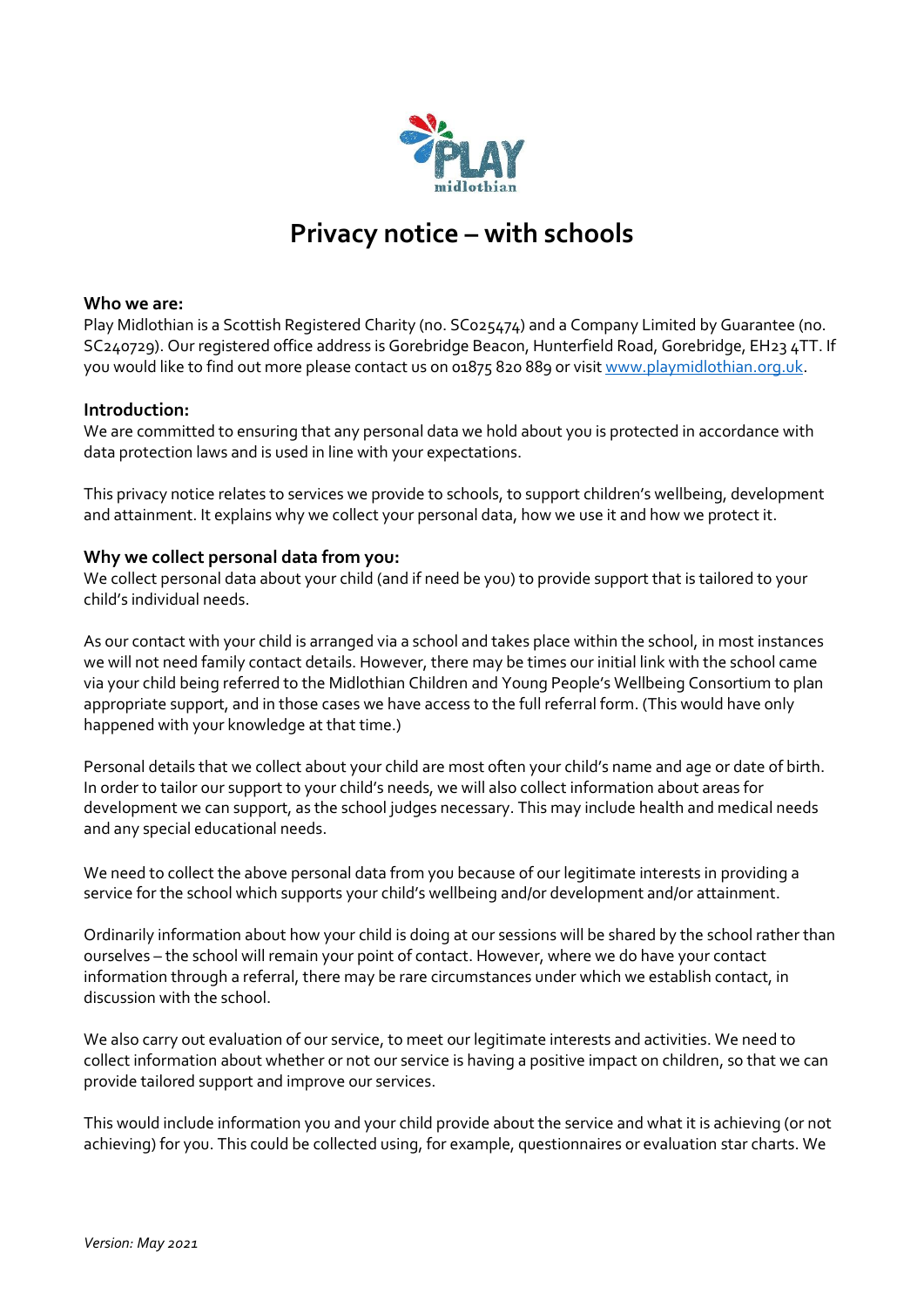also record our observations of changes we have seen in the children. At times this may include information about health or other support needs.

We also need to provide evidence to our funders that our services are achieving benefits for children, families, schools and communities – without this evidence it would be very difficult to fund and provide services. The data we share in our reports to funders is anonymised or names are changed. It is possible, though very unlikely, a funder may include in their terms and conditions the right to check our service records, to verify we have used their funding correctly.

We also share evaluation information that is anonymised, or with changed names – such as quotes, statistics or case studies – in our marketing materials, to highlight the work of Play Midlothian.

With your consent, we will also take photographs or videos of you and/or your child. (Though consent is not required for general group scenes, or where people would be difficult to identify.) Images could be used for evaluation and promotional purposes, including potentially on television, in newspapers or magazines, online (including on social media), in reports and in printed marketing materials.

We will only add you to our general mailing list to find out about other Play Midlothian services and news with your consent.

We have a legal obligation to process safeguarding related data about your child, should we have concerns about their welfare.

## **Who we share your data with:**

We will share information about how your child is doing at our sessions with the school.

We may share your data with others providing Play Midlothian with business services, for example the following categories:

- IT service providers
- Communications service providers (so that we can send you information)
- Banking services (to process payments)
- Freelancers (for example assisting with our services)
- Advisers (for example supporting us to establish new systems)
- Our insurer (if applicable)

This would only be for the purposes of Play Midlothian business.

We may need to share data relating to you and your child with medical professionals, in the event of an accident or incident.

We will also share your data:

- If we are legally required to do so, for example, by law, by a court, by the Office of the Scottish Charity Regulator or by Companies House
- To protect children, for example by sharing information with social work or the police
- If it is necessary to protect our or others' rights, property or safety
- If we transfer the management of Play Midlothian

At times, this may include transfer of your data outside of the UK (for example, for use of an IT service), when this complies with the relevant provisions under data protection regulations.